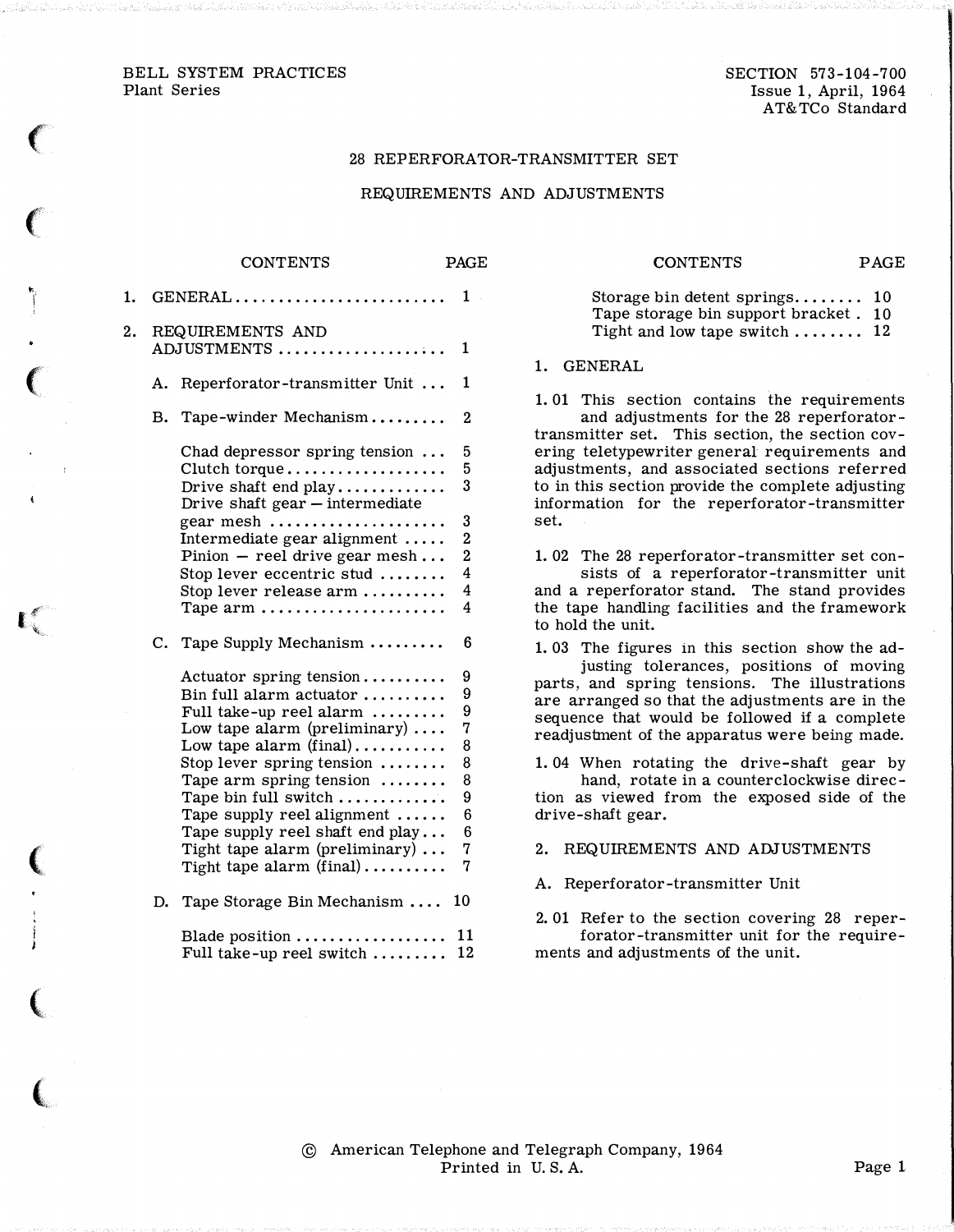# B. Tape-winder Mechanism

#### 2. 02 Pinion- Reel Drive Gear and Intermediate Gear



NOTE

:>•

.,)

•.:{)

:\. ' " where you can see the second the second second the second second second second second second second second second second second second second second second second second second second second second second second second

THIS ADJUSTMENT SHOULD BE RECHECKED IF TAPE WINDER REELS ARE INTERCHANGED BETWEEN UNITS.

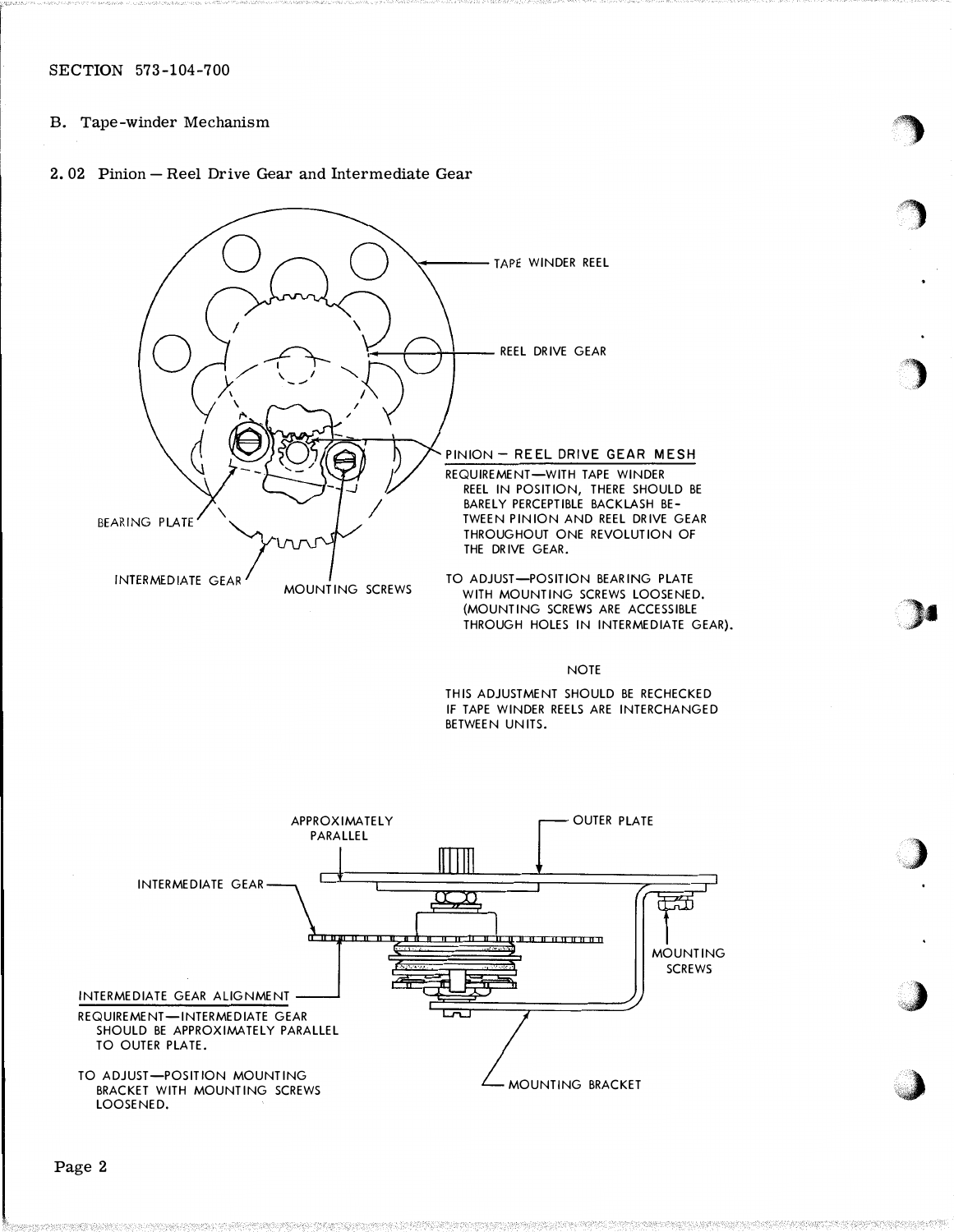#### 2.03 Drive Shait Gear and Intermediate Gear

 $\big($ 

 $\epsilon$ 

 $\mathbf{C}$ 

 $\big($ 

 $\big($ 

 $\big($ 



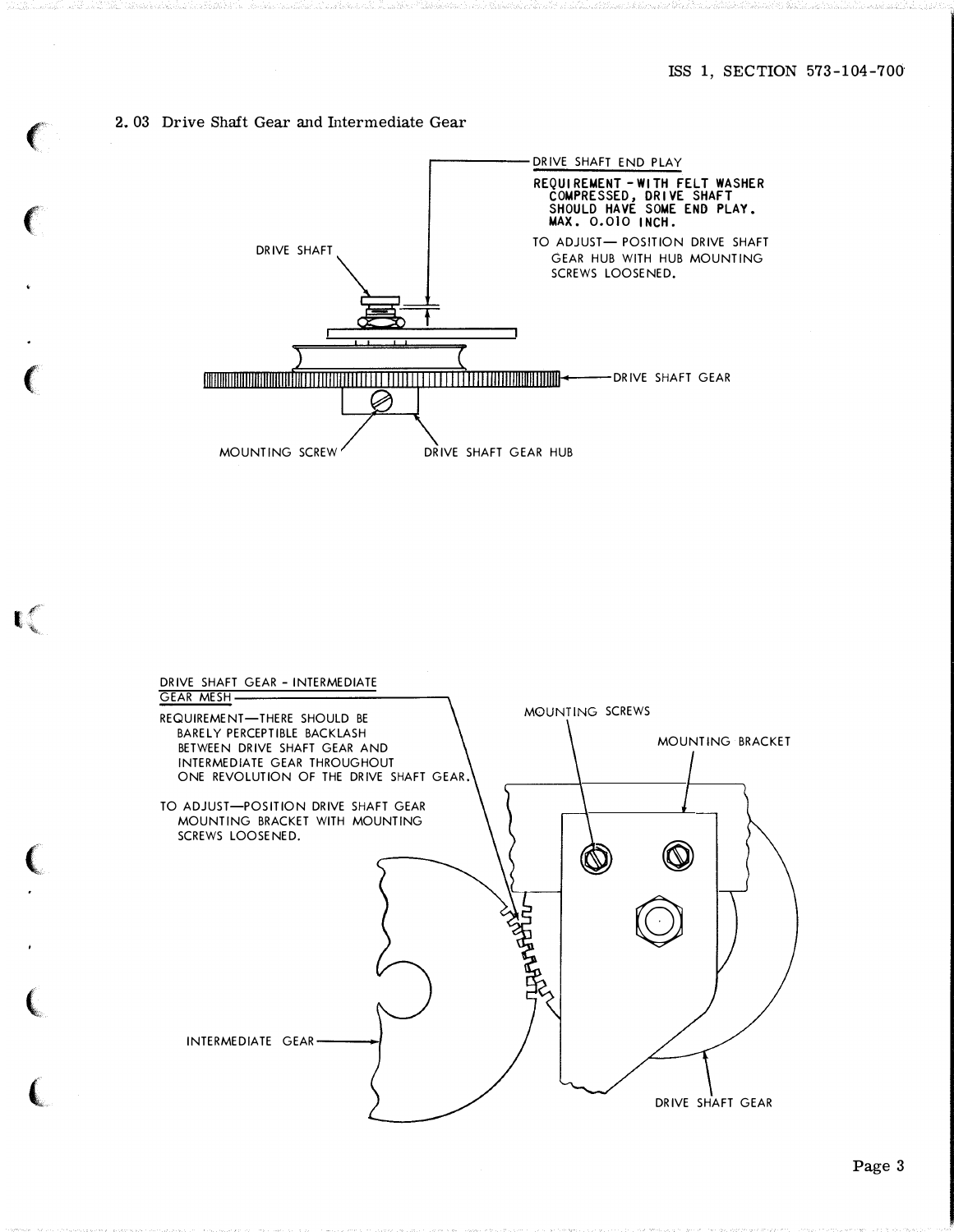2. 04 Tape-winder Control Mechanism



#### NOTE

change of the state of the state of the state of the state of the state of

)

c: 's a state of the control of the con-

where the property of the control of the control of the control of the control of the control of the control of the control of the control of the control of the control of the control of the control of the control of the c

,�)

'� , John Stewart (1980) and the state of the state of the state of the state of the state of the state of the state of the state of the state of the state of the state of the state of the state of the state of the state of t

CHECK THAT THERE IS SOME CLEARANCE BETWEEN BOTTOM OF SLOT IN STOP LEVER GUIDE AND STOP LEVER. IF NECESSARY, LOWER STOP LEVER GUIDE WITH MOUNTING SCREWS LOOSENED.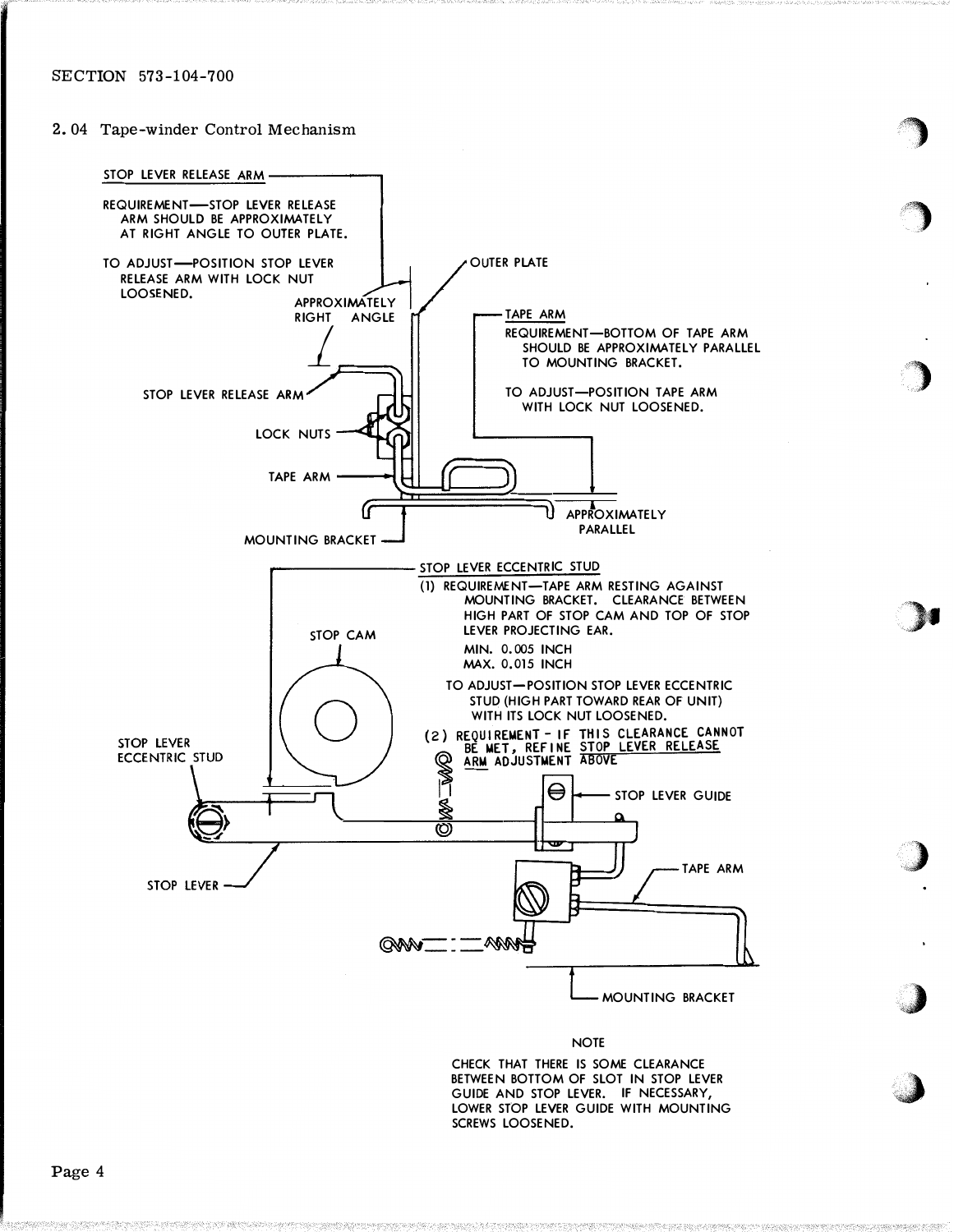#### 2. 05 Clutch Torque and Chad Depressor

 $\cdot$   $\cdot$ 

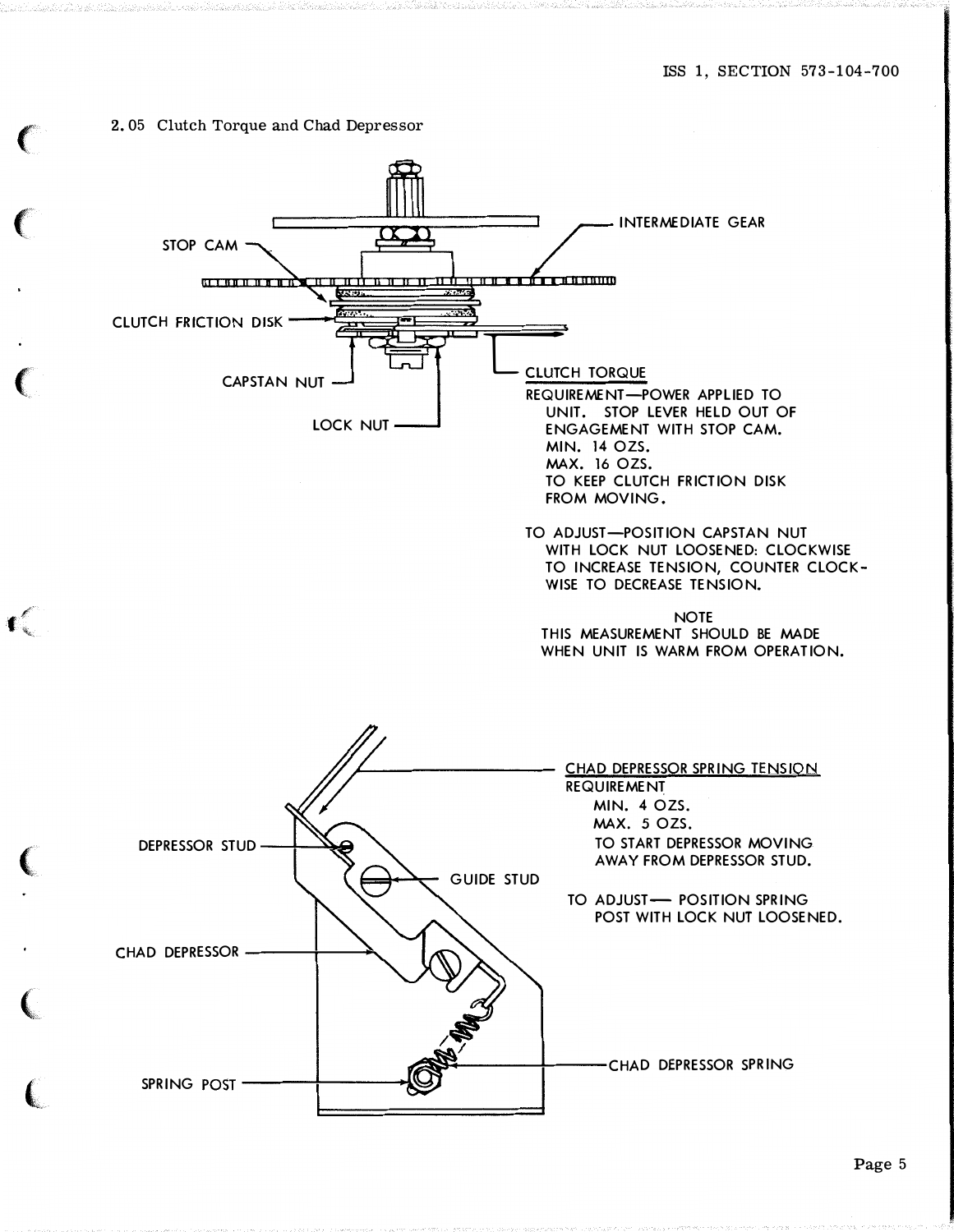# C. Tape Supply Mechanism

## 2. 06 Tape Supply Reel



.. video and the contract of the contract of the contract of the contract of the contract of the contract of the contract of the contract of the contract of the contract of the contract of the contract of the contract of the . ·•·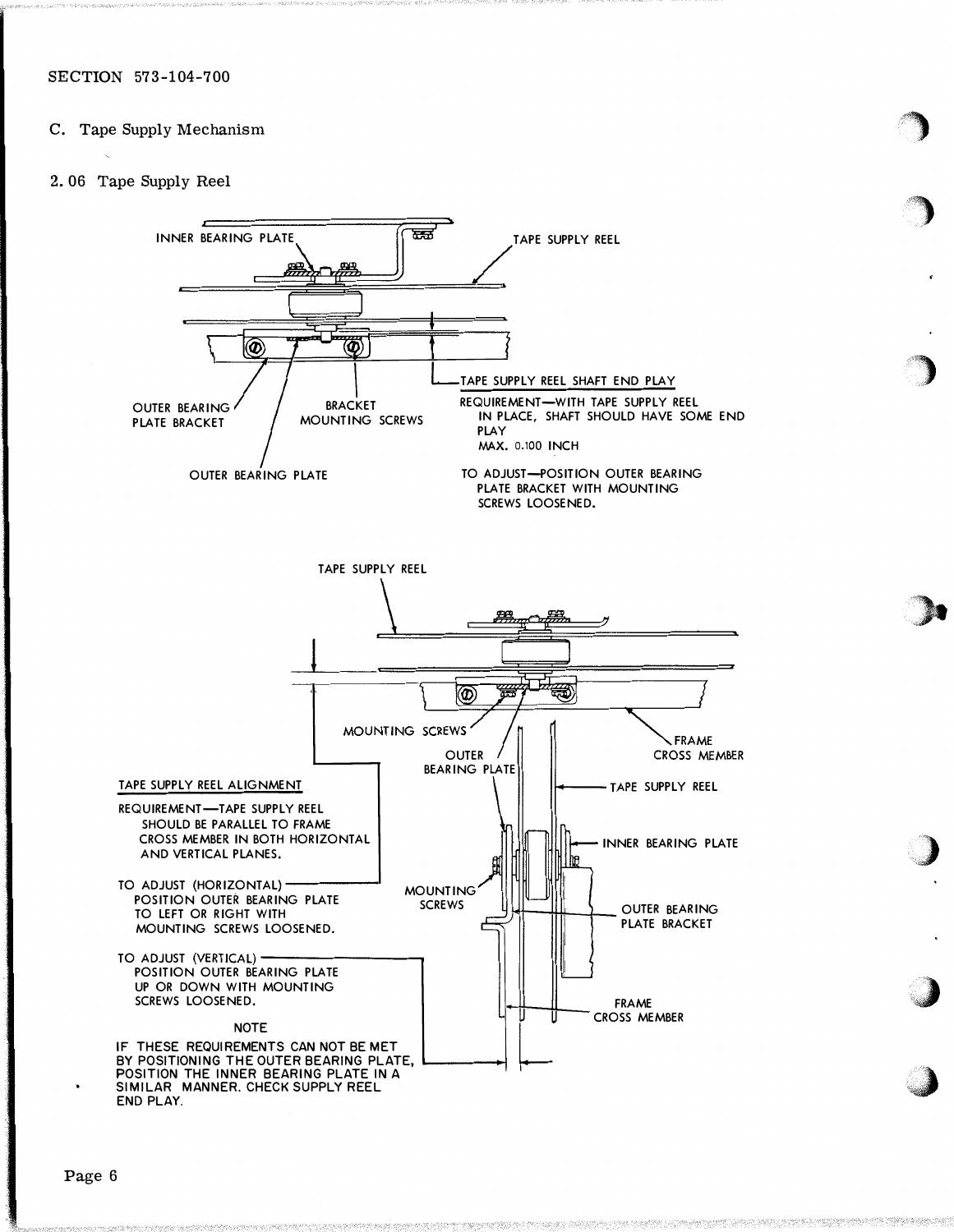### 2. 07 Tape Alarm (Low Tape or Tight Tape)

 $\blacksquare$ 

 $\sim$ 

 $\sim$   $\sim$   $\sim$ 

 ${\cal L}$  and  ${\cal L}$  and  ${\cal L}$  and  ${\cal L}$ 

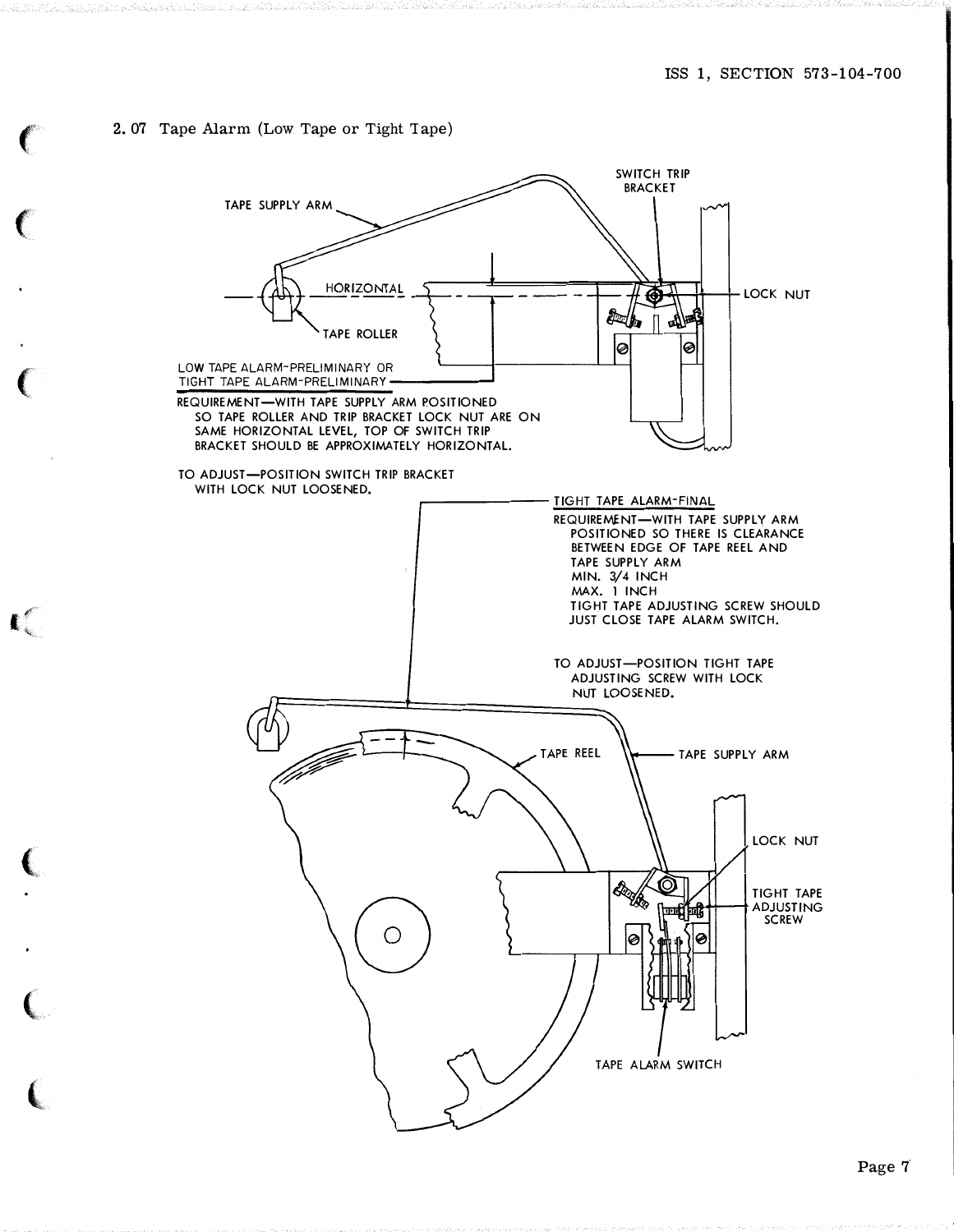## 2. 08 Tape Alarm (Low Tape or Tight Tape)



"'

Page 8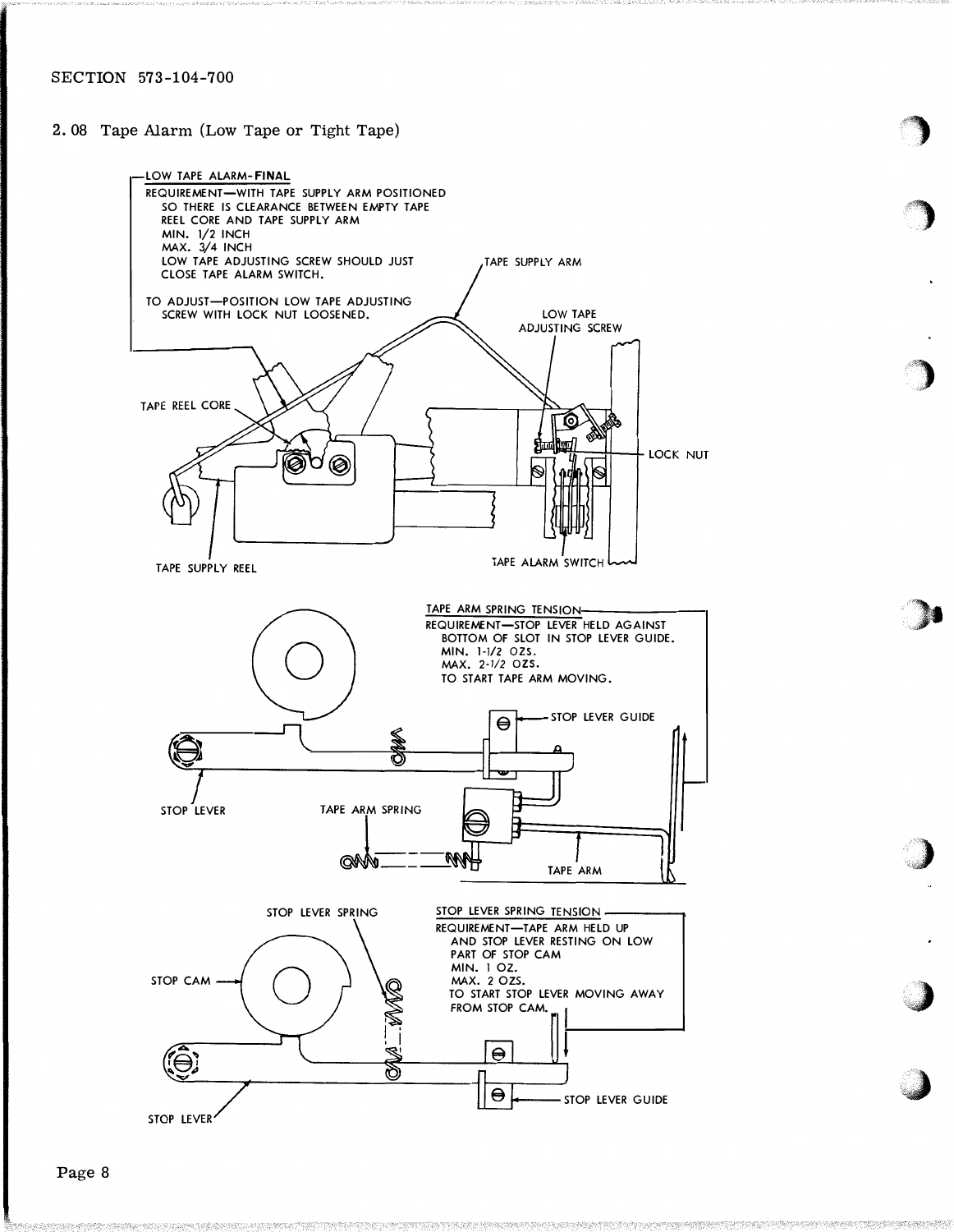# 2. 09 Full Take-up Reel Alarm and Tape Bin Full Alarm Mechanisms

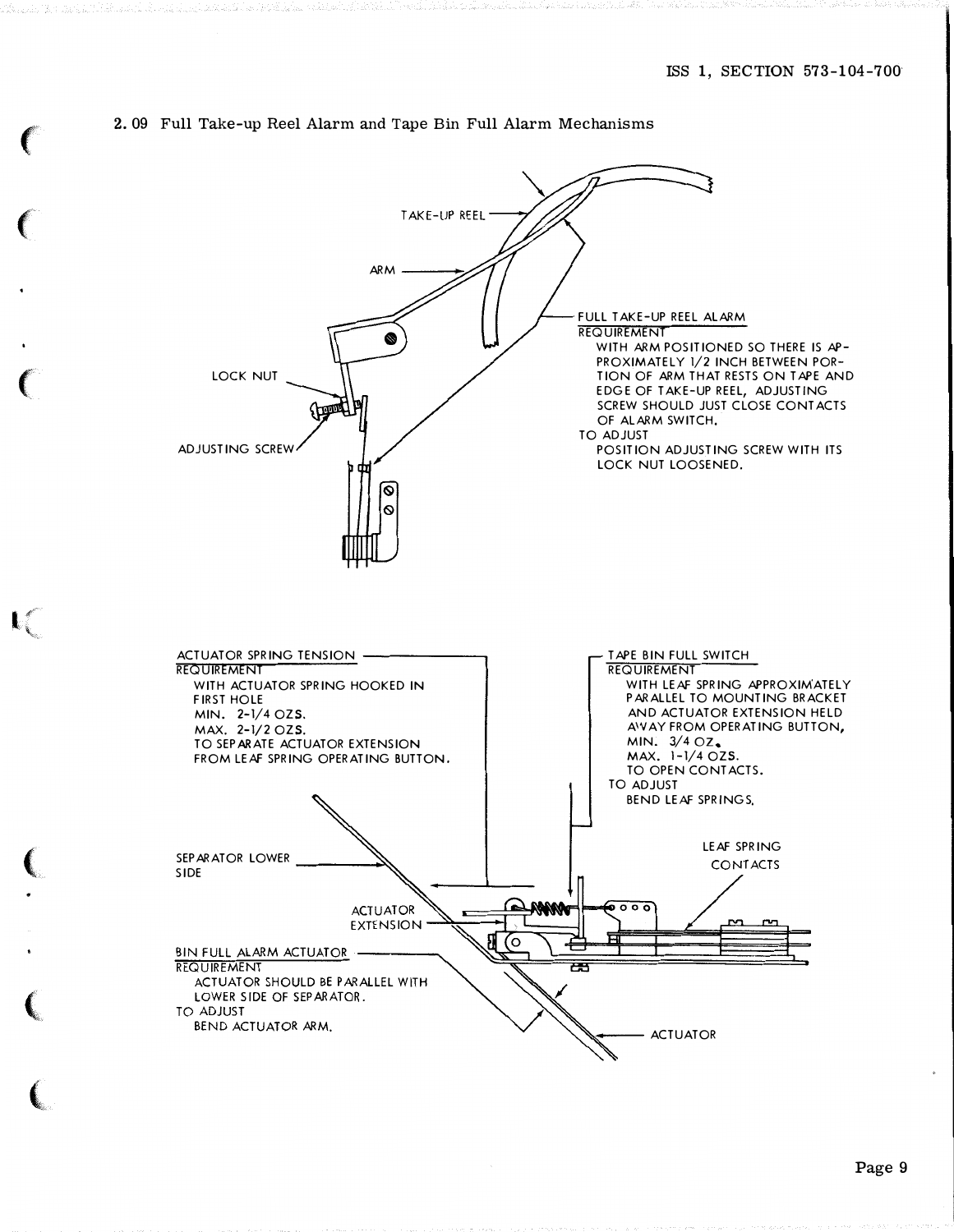- D. Tape Storage Bin Mechanism
- 2. 10 Tape Storage Bin



)t

**Construction of the construction of the construction of the construction of the construction of the construction** 

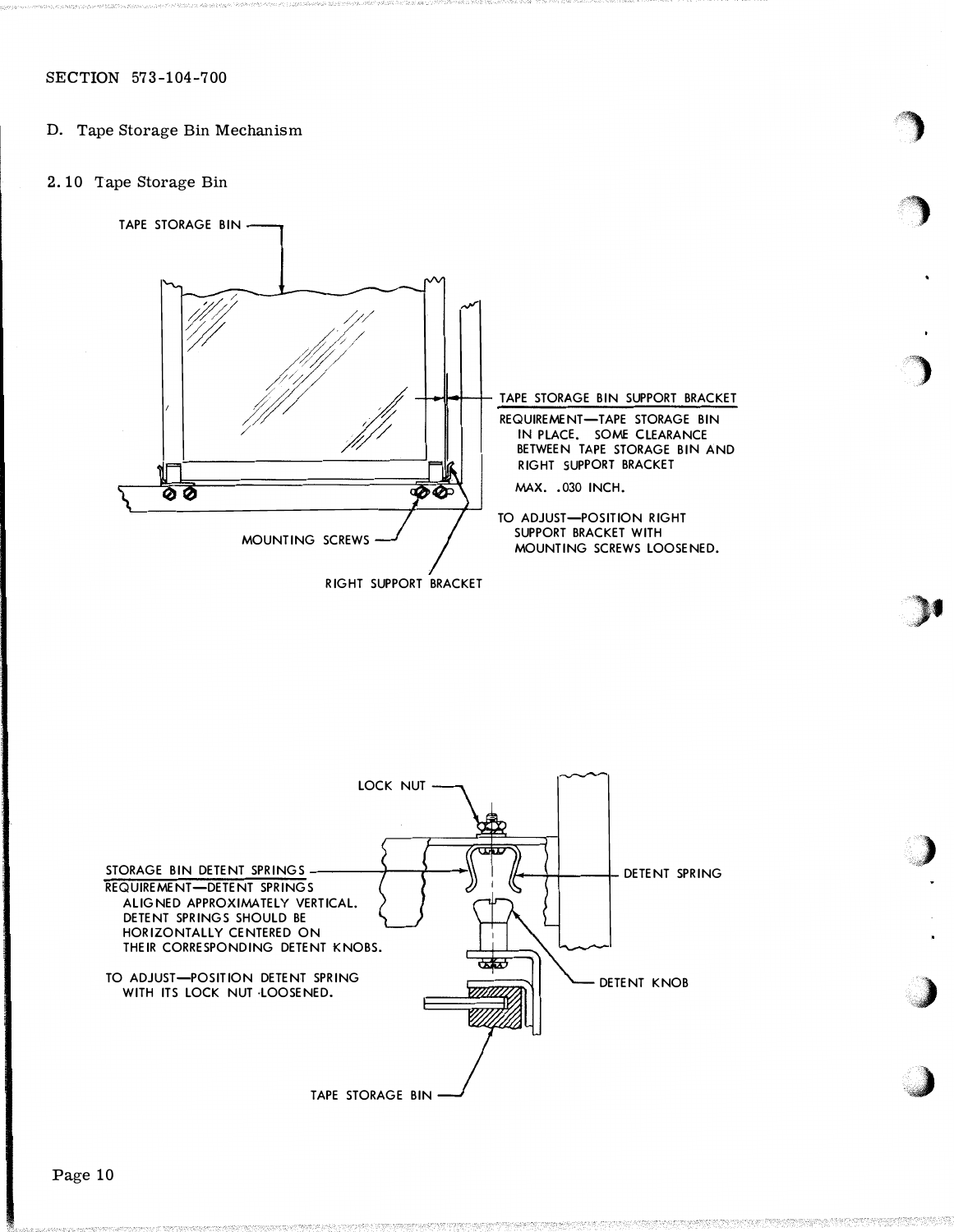2. 11 Tape Stuffer Assembly

 $\big($ 

 $\epsilon$ 

 $\epsilon$ 

 $\left($ 

 $\overline{(\ }$ 

�

•

 $\boldsymbol{\zeta}$ 

 $\overline{\mathbf{C}}$ 

# BLADE POSITION  $R$ EQUIREMENT  $-$  BLADES SHOULD BE APPROXIMATELY CENTERED IN SLOT IN SEPARATOR. CHECK FOUR BLADES. TO ADJUST - POSITION BLADES WITH MOUNTING SCREWS LOOSENED.



Page 11